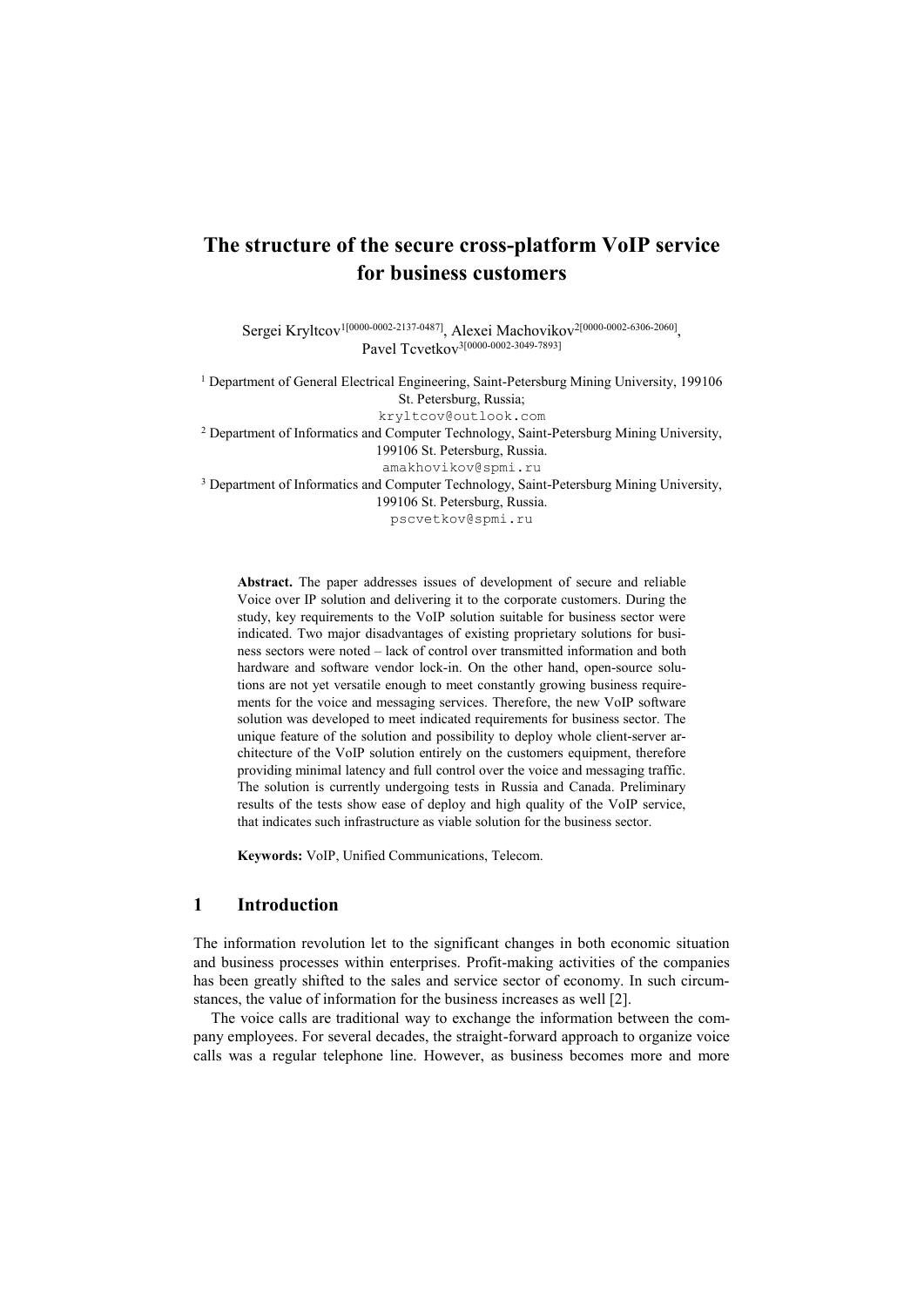distributed, the prices of telecommunications service providers (TSP) for the use of telephone line between remote offices becomes too high. The Voice over Internet Protocol (VoIP) – one of the services that emerged as a result of the Internet development [3]. It allows to transmit voice traffic over the Internet Service Providers (ISP) instead of TSP, which allows to greatly reduce prices for communications. Nowadays, term «VoIP service» also often referred to both voice and video conferencing and text messaging and therefore it often mixes with «unified communications» term [5].

The aim of the paper is to present the viable infrastructure to meet business requirements for VoIP service. These requirements were indicated during the study and will be discussed in the Section 2. Section 3 will cover the structure of proposed solution in details as well as issues of service quality, development and delivering to the customers. Section 4 contains details of particular implementation of the proposed solution, including thorough description implemented functionality and installation process.

## **2 Requirements for the modern VoIP solution in business sector**

Currently, there are three main trends in the development of VoIP communications.

- 1. Communication systems, initially intended for use in the corporate sector. A distinctive feature of these systems is the provision of communication services inseparable from equipment and services from the vendor, which leads to very high costs for providing corporate communications. Another feature of these systems is the low focus on the integration of other platforms (for example, clients for mobile devices operating under a specific operating system).
- 2. Communication systems for the mass consumer. A distinctive feature of these systems is the focus on the greatest reach of the audience, which is usually achieved by cross-platform client software simultaneously with the most simple configuration / deployment of the system. The server part of such systems is always located at the company-developer of the system, or its partners, which is an essential disadvantage on the part of security.
- 3. Communication systems with open source. A feature of this type of system is the ability to refine the necessary functionality and structure of corporate communications for the needs of a particular company. To service such systems requires high qualification of personnel, which leads to high maintenance costs. In addition, it should be noted weak support for mobile devices among key players in this area of the communications market.

Before the development of the VoIP solution, the set of requirements for the VoIP service in the business sector was determined, as well as analysis of existing solutions was performed. All indicated requirements may be divided in two groups: quality of connection and ease of deploy and access.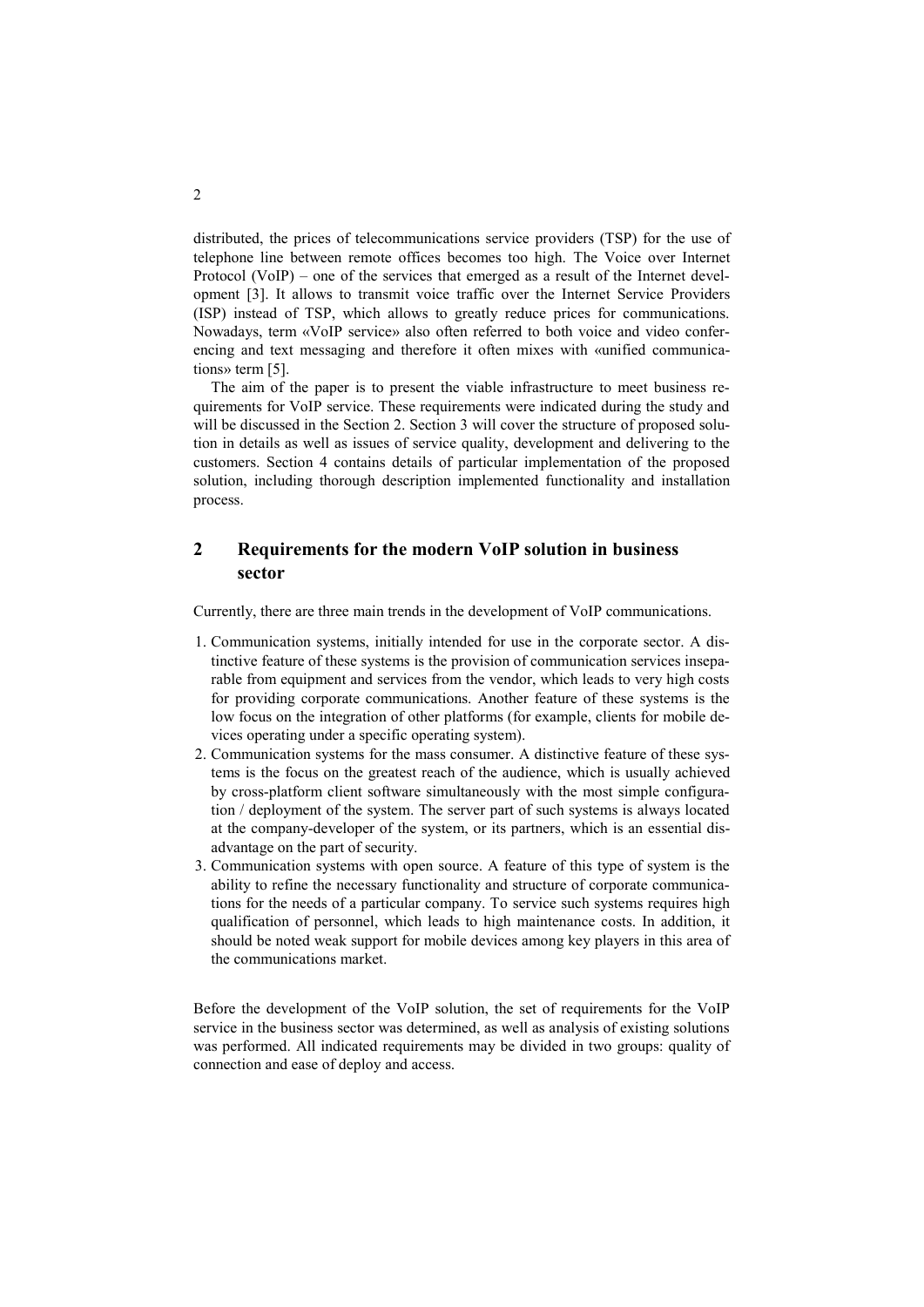### **2.1 Quality of connection**

### **Security and privacy**

To achieve the privacy of conversations and therefore secure the exchange of voice and text data between subscribers, it is mandatory to encrypt all exchanged packets with strong algorithms. To prevent security through obscurity scenario, existing standards in encryption without known vulnerabilities should be preferred. However, exceeding encryption of the data may degrade the performance of end-user and server devices as well as to reduce the flow of useful traffic within the connection bandwidth. It also should be noted that encryption algorithm must comply with the local and state laws for encrypted data. Most of available VoIP solutions meet the encryption requirements, as it became the telecom standard.

However, in the case of flowing VoIP traffic through the remote third-party gateways (e.g. vendors servers), it is not unusual situation, that whole traffic may be decrypted at the third-party site, therefore providing full access to transmitted information, regardless the encryption.

#### **Quality of codecs**

While flowing from the one end-user device to another, the voice and video information should be coded at the sender device and decoded (reconstructed) at the recipient site. This process is handled by the use of voice and video codecs, that will usually limit the bitrate of the transmitted information and affect the quality of reconstructed speech and video information. While there are usually limitations on the connection bandwidth especially if the data transmitted over the mobile broadband connection, the codecs should adapt the bitrate of the voice and video traffic to provide reliable conversations. Requirements to used codecs are also met by the most of VoIP solutions, due to long story of codecs evolution.

#### **Latency**

The quality of voice conversations strongly depends on the latency, which means time between the sending of encoded and encrypted data from one end-user device and receiving the data on the another one. While latency strongly depends on the location of subscribers and performance of the network link between them, it is also affected by the infrastructure of VoIP solution. For example, while both subscribers are in the same building, some VoIP solutions mostly with client-server architecture might forward the traffic to the vendor's gateways, that may be located in hundreds and thousands of kilometers away from subscribers. Typical example of such situation are the supernodes of Skype infrastructure [1]. The requirements to minimization of latency are met in a greater degree for solutions with peer-to-peer architecture or when server might be allocated at the customers site.

### **2.2 Ease of access and deployment**

#### **Accessibility on handheld device**

Another important trend is the ubiquity of mobile phones. The IDC Quarterly Mobile Phone Tracker claimed that total of 344.3 million smartphones have been shipped worldwide during first quarter of 2017 [7]. This indicates the mobile phone as a key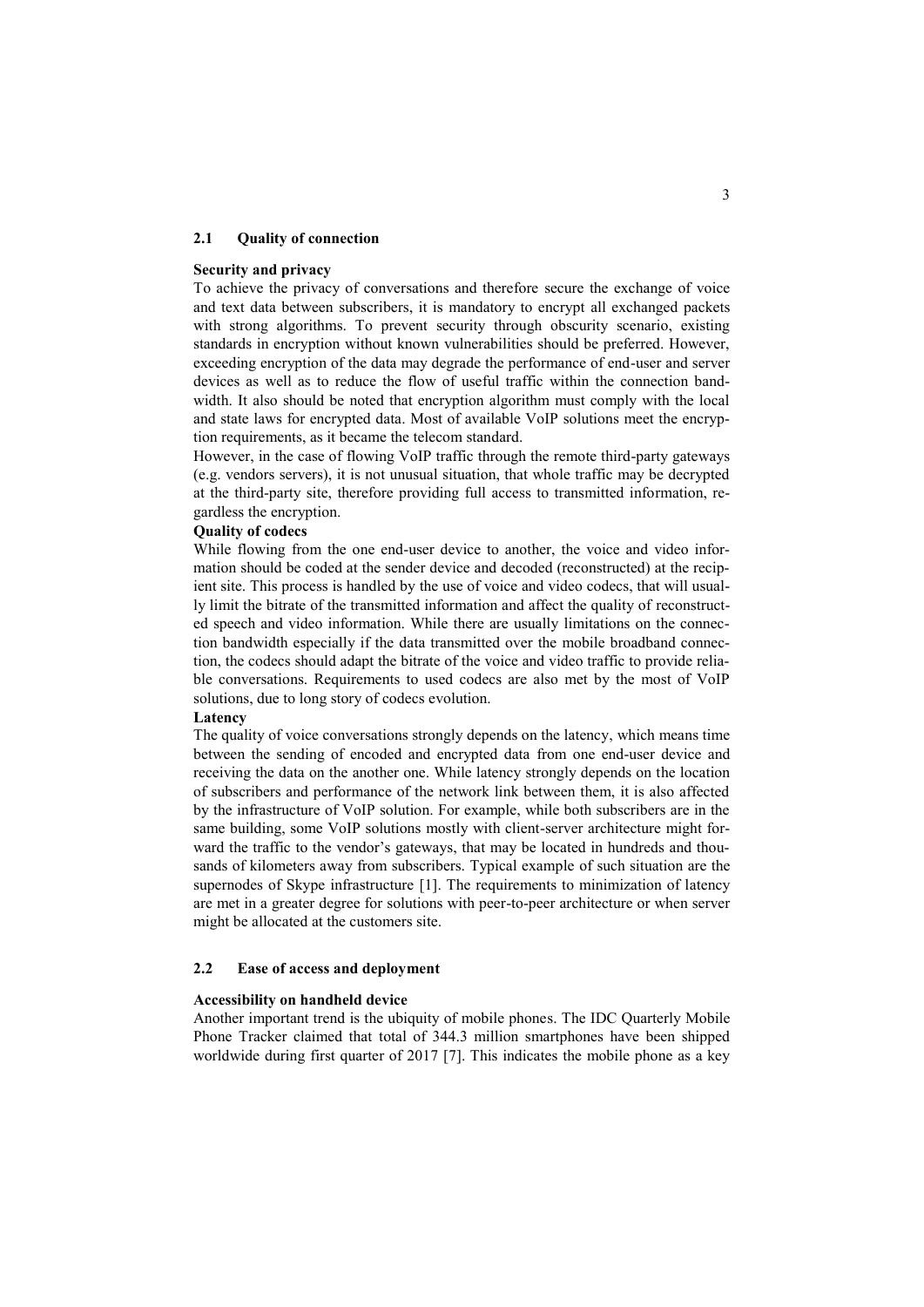device to deliver voice, video and messaging services to the business customers. Therefore, the VoIP solution should be available at the variety of handheld devices. While most of huge vendors have support of these devices via vendor applications for most popular mobile operating systems (OS) – Android, iOS, open-source solutions, e.g. Asterisk, are experiencing lack of the support [4].

#### **Cross-platform**

Companies often have IT infrastructure based on devices working under different OS, depending on business requirements, technical and financial decisions, et cetera. In such circumstances, the VoIP solution should be able to support the diversity of both client and server devices, which usually requires VoIP solution to be cross-platform [5].

#### **Ease of deployment**

If the VoIP solution allows to place it at the customers site, it is necessary to provide ease of its deployment, as it may require hiring additional staff with narrow specializations to maintain the VoIP system functionality. At the same time, good vendor's support of the solution as well as complete documentation may lead to reduced costs of solution deployment.

## **2.3 Existing solutions**

The closest in terms of functionality to the proposed system are the messengers Cisco Unified Communications Manager and Microsoft Lync Server. However, they are expensive and require the deployment and support of highly qualified professionals who have received special training, which is unacceptable for small companies. Our project does not have these drawbacks.

As a rule, various IT companies are engaged in the implementation of such projects. To the previously mentioned Skype, WhatsApp, Telegram, Viber, Cisco Unified Communications Manager and Microsoft Lync Server, the Signal Private Messenger, Chadder, Wickr Me, Threema and many others may be added. The number of which is increasing every year.

As mentioned earlier, all existing and currently developed projects have one of two drawbacks, or both. The first is the excessive cost and the need to attract third-party specialists to manage the server. The second is the lack of control over the server part of the system. In other words, it is not known where all the information from the server actually is. The proposed solution is devoid of both shortcomings.

## **3 Proposed solution**

The innovative components of the proposed system include, firstly, individual elements of software, such as audio codecs and encryption algorithm. Secondly, the location of the servers of the proposed system can be selected by the customer. That is, it is possible to block access to third parties (including the developers of the proposed system) to servers, which significantly distinguishes the proposed system from existing analogs. It is also possible to install the system on a cloud server.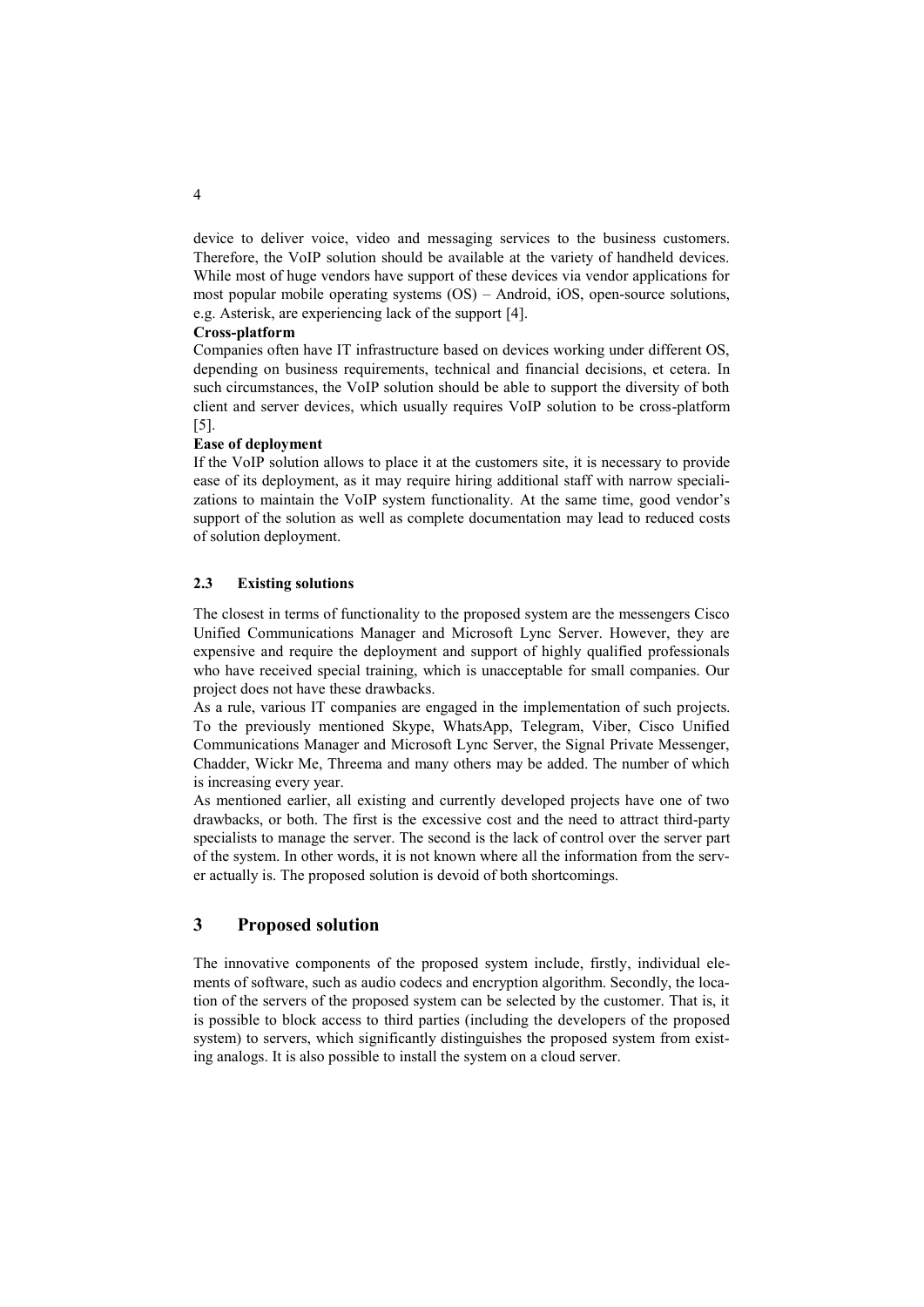### **3.1 Basic principle**

The system's operating principle is based on transmitting verbal and text information between the front-end applications installed on smartphones of your customers. Interaction between the system components is implemented using unique algorithms. While the information is transmitted via the network, it is secured using methods covered by relevant all-Union State Standards and uniquely designed solutions. Once the software components (including server-side application) are purchased, the system will be created and operated only by the customer. Every communication network created by customer is unique. Any eavesdropping or retrieval of information that circulate on the net is nearly impossible.

The system includes:

- 1. Dedicated or cloud server running Linux / Microsoft Windows operating systems, with the server application installed on it. Installation and support of the server can be carried out by the customer or the developer.
- 2. Smartphones of any manufacturer with client applications installed on them.
- 3. A personal computer running Microsoft Windows operating system with an application installed on it for system administration.

System's features are as follows:

The owner holds total control over all the system components, they decide on where the system's elements are located. The owner also selects the process of creation and operation of the exclusive communication network.

The system will by no means interact with public communications networks and any other organized communication systems and networking devices via which information can be retrieved (authorized or unauthorized).

The owner can individually set up all parameters of communication network (location of the server-side application, subscriber list, connection matrix, etc.), as well as front end applications for smartphones of network subscribers.

The uniquely designed (non-standard) solutions are used to improve the communication quality and information security.

## **3.2 Structure of the software package**

To fully meet indicated requirements, a new VoIP solution has been designed and implemented. The proposed system contains both package for deployment on the customers site and system to generate unique deployment package for a specific customer, which allows to tune system features and pricing policy.

During communications, all information between the Client and Server software is encrypted with strong algorithm, which complies with the Russian cryptographic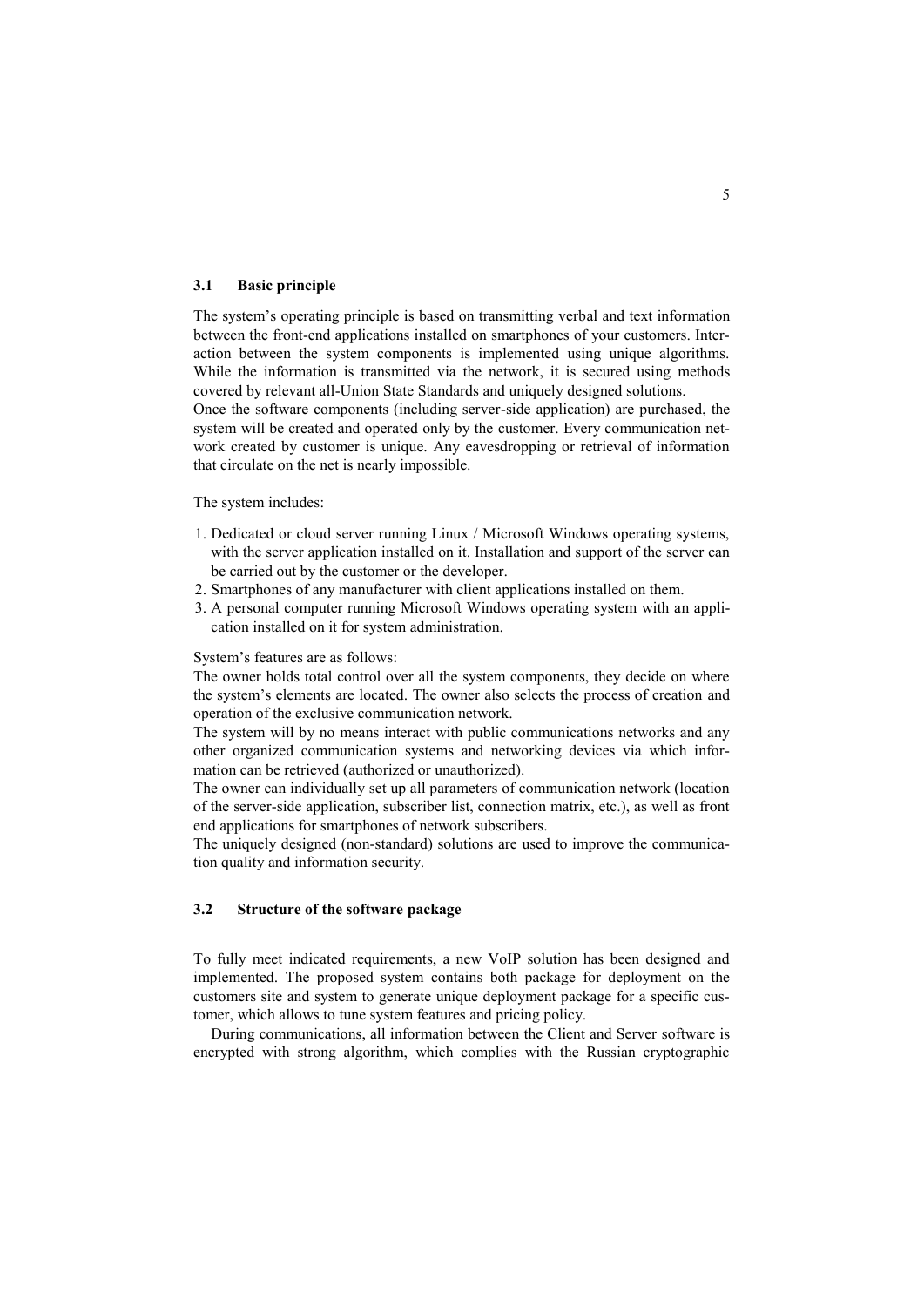standard GOST 28147-89. Audio information is also encoded with developed codec, which allows to alter session bitrate depending on the quality of communication channel.

The proposed solution was built according to client-server architecture, as it allows to increase accessibility and control of service by the customer. However, compared with the most available client-server VoIP solutions, the package contains whole infrastructure, which allows to fully secure the traffic within the system as well as to minimize latency of communication. The package with proposed system contains several modules to provide customers with ease of deployment, access and maintenance.

#### **Administration Console**

The Administration Console (AC) is used to generate preferences files for both server and client software. It provides following functionality.

- 1. AC generates startup script for the server with preset IP address and port, which will be used to communicate with clients.
- 2. AC is used to setup matrix of contacts, which determines which users can communicate with each other. The matrix of contacts is stored as database and then being uploaded to the server.
- 3. AC used to generate QR codes for users' devices, that is used for software client on the mobile phone to connect to the server.

#### **Server**

The Server application is a binary file uniquely built for specific customer, which is available for both Windows and Linux hosts. On both OS families Server does not require installation and may instantly run as soon as database files are generated by the AC. Server listens for TCP connection on the configured port for authentication requests. After successful authentication, Server establishes TCP session with client to maintain short messages exchange and calls initialization and UDP session to exchange voice traffic. The Server app may run on public IP as well as to be configured for network address translation.

#### **Proxy-server**

Proxy server is the application, providing gateway between Server and Client. It is usually used to prevent compromising of the Server public IP.

## **Client for mobile phones**

The Client is the application currently available for iOS and Android devices. It may be downloaded directly from the Google Play and Apple App Store. The Client application has minimalistic interface, however providing all necessary functionality to maintain messaging, voice calls and conferencing.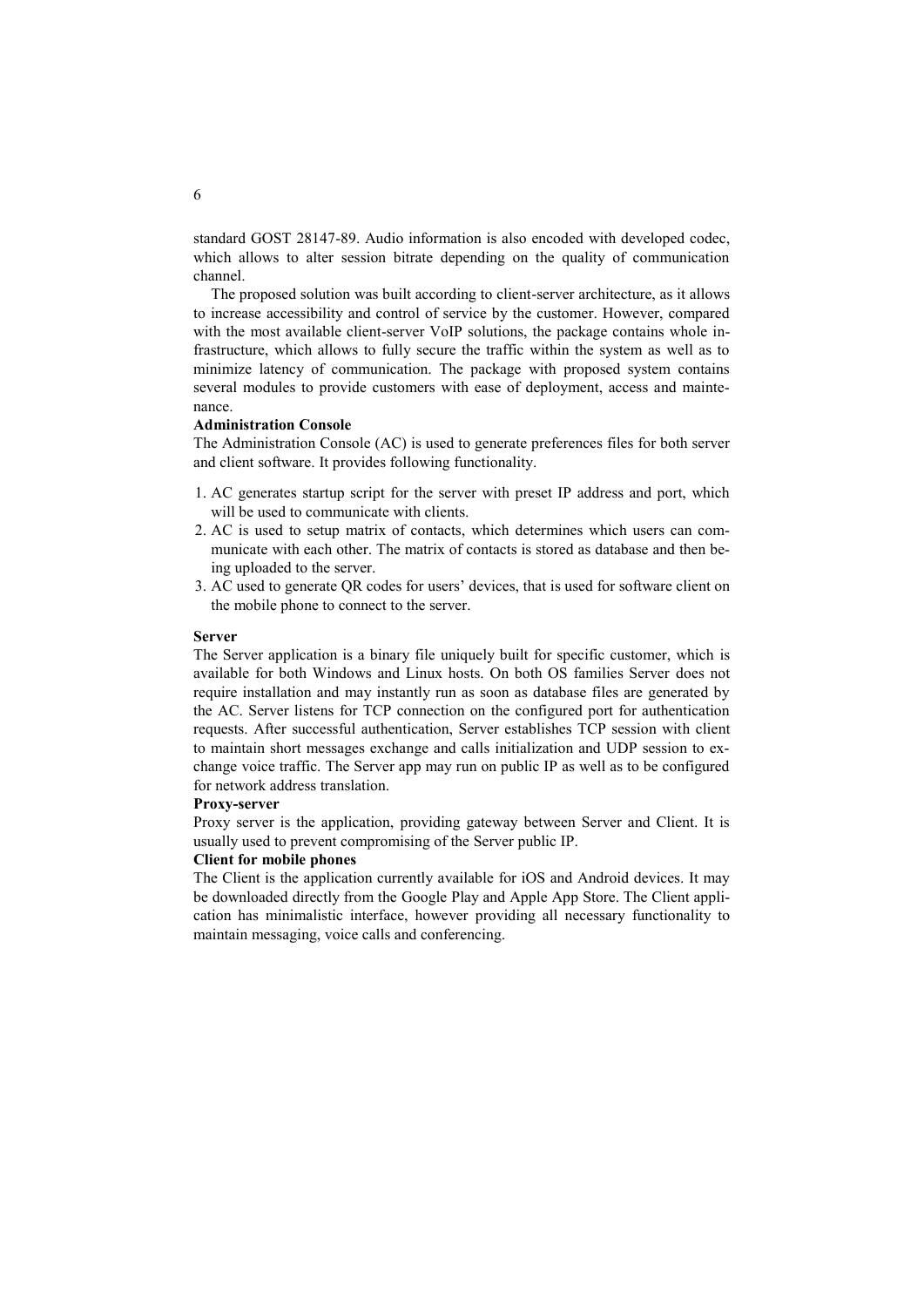## **4 Integration, installation and implemented functionality of proposed solution**

To prove the concept of proposed solution, the particular VoIP system was implemented according to structure, presented in the section 3. The system is named HiddenNet and is being currently rapidly developing by the paper authors. To demonstrate the fulfillment of criteria presented in section 2 of the paper, the integration of the HiddenNet system in the particular network as well as its functionality will be discussed in detail.

To set up the HiddenNet network, customer should start the AC application. To ensure privacy of the conversations, customer should enter information known only to him, to locate the server in an area selected by him and known only to him, as well as information on your network subscribers with whom he is willing to communicate:

- ─ Public IP address of the server-side application;
- ─ Public port of the server-side application;
- ─ Local IP address of the server-side application (if the server is located outside  $NAT$
- ─ Local port of the server-side application (if the server is located outside NAT);
- ─ The network subscriber list and individual subscribers' PIN codes used to unlock the front-end application;
- ─ Network subscribers connection matrix.

Once these data are entered, one should create the communication network database file which is encrypted using a self-generated key. The following files are also self-generated:

- ─ Batch files used to start the server-side application;
- ─ Batch files used to stop the server-side application;
- ─ Individual settings files for front-end applications of network subscribers.

After that, the following files will be copied to a folder in a dedicated or cloudbased server:

- ─ EXE file of the server-side application;
- ─ Communication network database file;
- ─ Key file used to close a communication network database file;
- ─ Batch file used to start the server-side application;
- ─ Batch file used to stop the server-side application.
- ─ The server-side application is started by a Batch file for starting the server-side application.

## **4.1 System requirements**

The communication network is created quickly and easily, however, there are prerequisite for the stability and smooth operation of HiddenNet, as follows: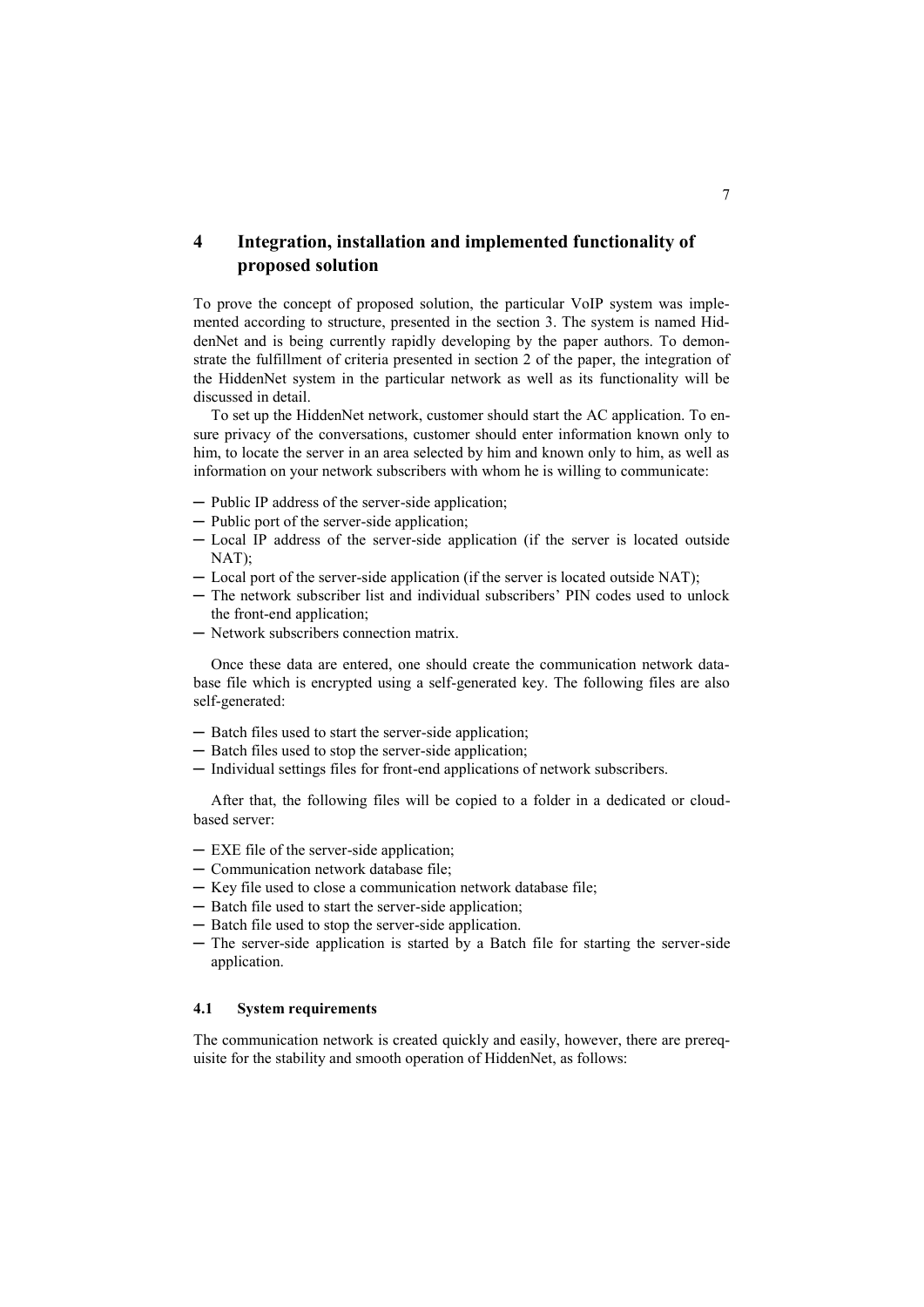- ─ The HiddenNet server-side application should be installed on a dedicated or cloudbased server powered by 32- or 64- bit Linux or Microsoft Windows operating systems with a stable broadband balanced Internet connection. One should ensure an anytime access to the server using a public IP address and port which enables the incoming TCP connections and UDP datagrams.
- ─ The HiddenNet front end applications should be installed on smartphones powered by Android 4.0 and up or Apple iOS, which can be connected to the Internet using 3G, CDMA, LTE or Wi-Fi technologies.
- ─ The HiddenNet system administration application should be installed on a personal computer or laptop powered by Microsoft Windows connected to a local Wi-Fi network.

### **4.2 Administration console application installation and functionality**

After the purchase and download of the application, a folder with the AC software is automatically downloaded, which allows customer to independently deploy a mobile encryption network with the parameters customized for him.

The folder contains the following components:

- ─ an executable file for the Windows operating system (admin.exe);
- ─ key information files (admin.key) and client database (admin.crk).

To start AC, the admin.exe file should be started in the folder, where the AC software archive has been unpacked after downloading from the manufacturer's website. A message will appear on the screen that the key file was successfully created. To continue, customer should press the "OK" button.

On the next screen customer should fill in the fields of the "External (Internet) address" block of settings:

- ─ IP the IP address of the server allocated to you.
- ─ Port the port allocated to you for use.

If the server is on the network behind NAT, customer must check the corresponding "Server by NAT" checkbox and additionally specify the internal IP address port. Further, you customer has two options:

- ─ first if the server is running Linux, customer needs to click the ".sh-file (Linux)" button, then the shell linux folder will be created in the archive folder;
- ─ the second if the servers is running Windows OS, customer needs to click the ".bat - file (Windows)" button, after which the shell\_windows folder will be created in the archive folder.

At the next stage, the customer needs to determine the subscribers (customers) of the network by processing to the "Clients" tab. The "Name" and "PIN-code" fields (any, but not less than 6 symbols) of the "Client identification" block should be filled by the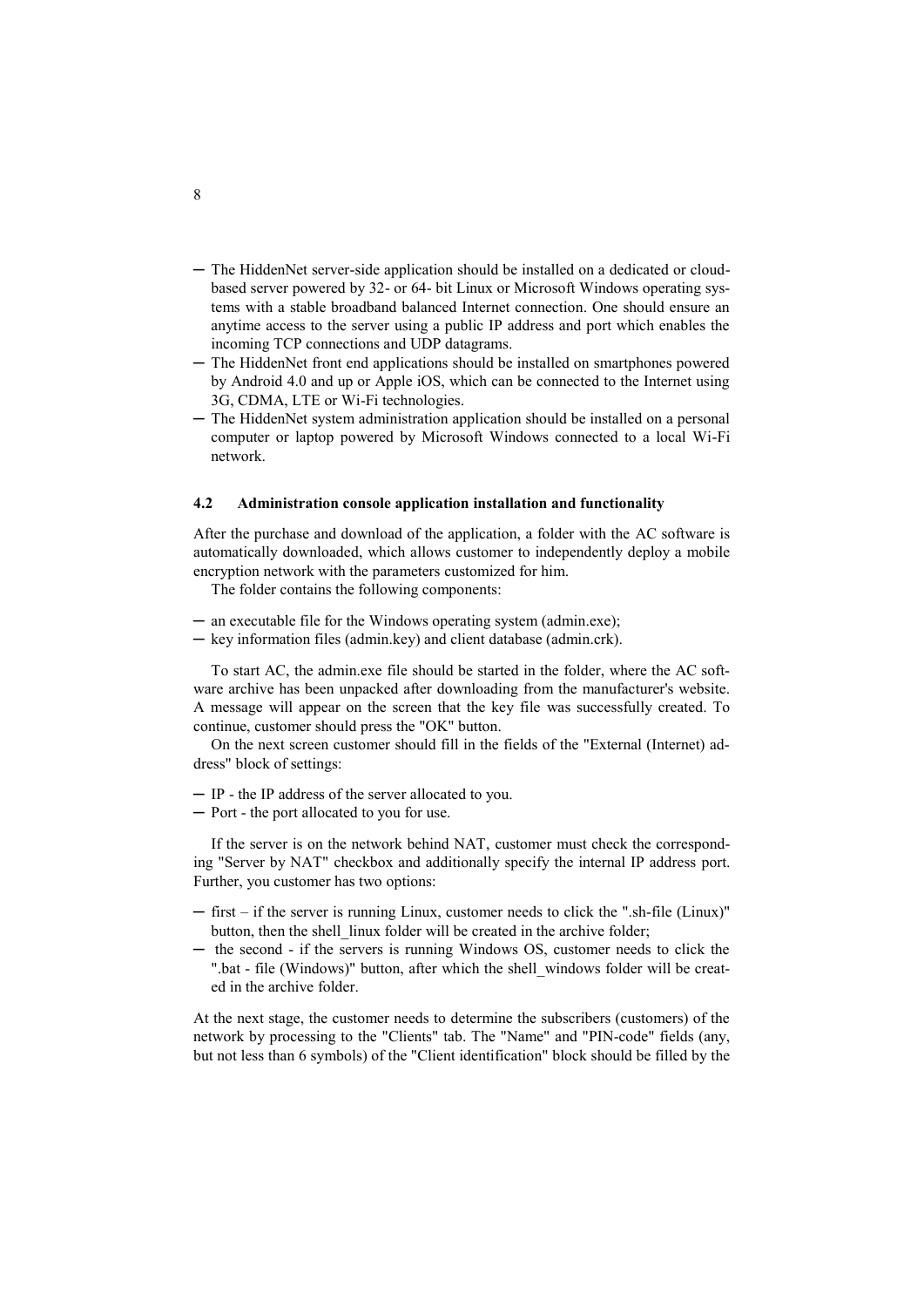customer. Subsequent click on the "New" button will create the server startup command files.

After that, all subscribers (clients) of customer's network are displayed in the list. In order to delete a subscriber (customer), customer must select the subscriber (client) from the list and click the "Delete" button. In order to show the QR code of the subscriber (customer), it is necessary to select the subscriber (customer) from the list and click the "Show code" button. In order to save the customer's QR code, customer must select the subscriber (customer) from the list and click the "Save code ..." button.

The "Database Information" block displays the current and maximum number of subscribers (clients).

After determining all the subscribers of customer's network, in the "Contacts" tab one needs to configure the contacts of all subscribers (customers) of the network. To do this, customer must select the subscriber (client) from the drop-down list and mark the checkboxes of those with whom he can communicate and which will be displayed in his smartphone in the contact list. To speed up the work, to select all or clear all the subscribers from the list, there exist corresponding buttons.

After customer have defined (created) all the subscribers of the network and configured their possible contacts, one needs to click the "Save" button, then click the "Create a network ..." button and in the popup window on the computer select the user folder where the QR codes of the clients will be stored.

The user interface of developed AC software is shown in the Fig. 1.

### **4.3 Server installation and functionality**

Using the AC application, customer must install the Server with created database and preferences files of the network on any selected, dedicated or cloud computing resource (server) running 32- or 64-bit Linux or Microsoft Windows operating systems that has a stable broadband symmetric Internet connection. The server must be provided with permanent access to the public IP-address and port, which allows to receive incoming TCP-connections and UDP-datagrams.

#### **Setting up the server working under Linux OS.**

Installation process for the Linux server will be shown on the CentOS 6 Linux distribution example. In the archive folder, customer must select the files admin.crk, admin.key and server executable to copy them to the shell\_linux folder.

For further work customer needs the SFTP client many of which are available for different operation systems. In the paper, the open-source project WinSCP was used to manage files on the remote server. To connect to the remote server, customer needs to fill the following fields of the SFTP client:

- ─ Transmission protocol SFTP (automatically selected);
- ─ Host name the IP address of the server you have selected (selected by customer);
- ─ Port 22 (automatically filled);
- ─ Username the login customer created when buying a server;
- ─ Password the password customer created when buying a server.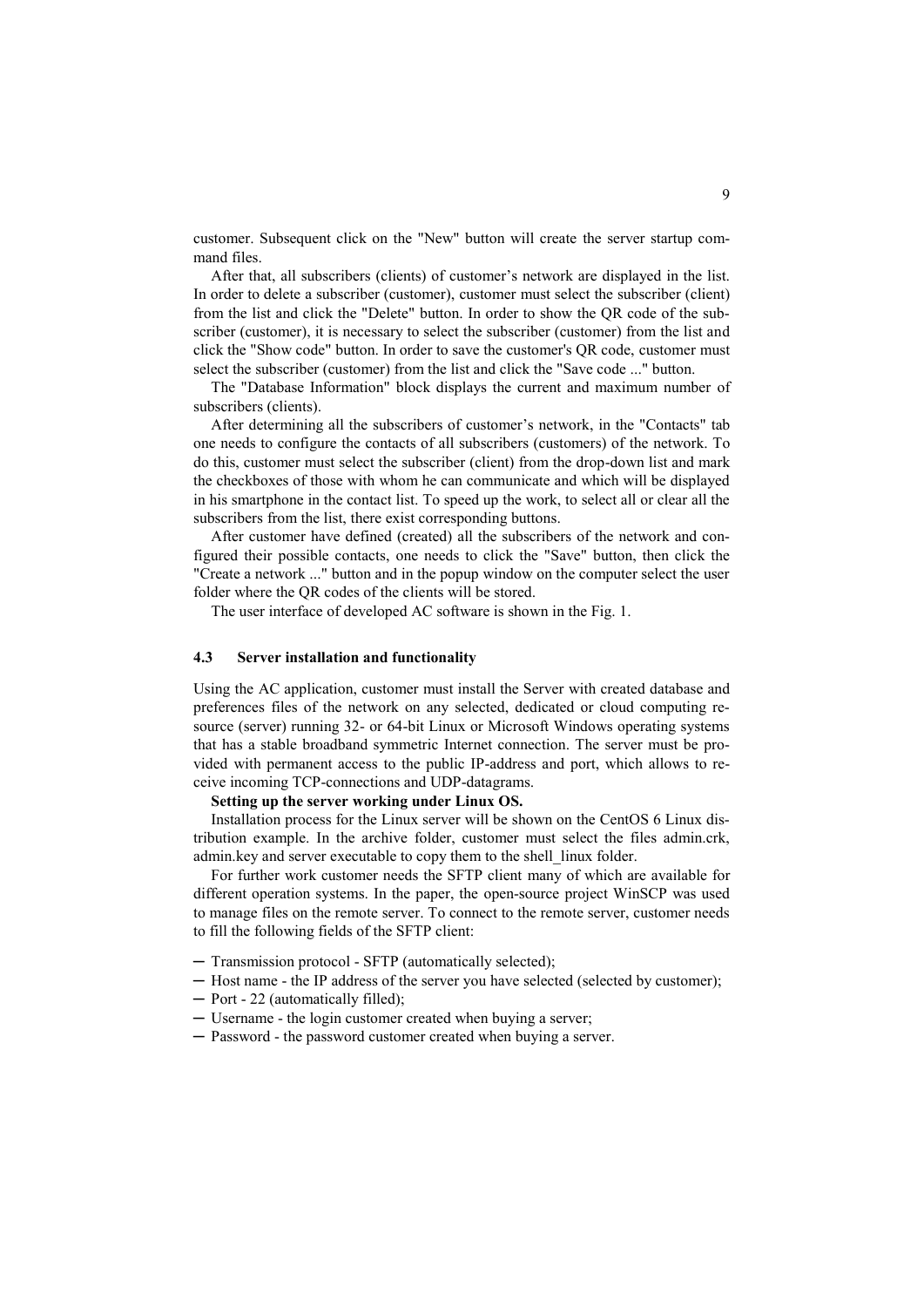After filling all fields, customer needs to click the "Login" button. Then, on the server, customer needs to go to the home folder and copy the shell linux folder from the computer with configure AC software. After that, all files inside shell\_linux folder, should be granted with the read/write/execute rights for the user, which will run the server software (usually it is root or system account).

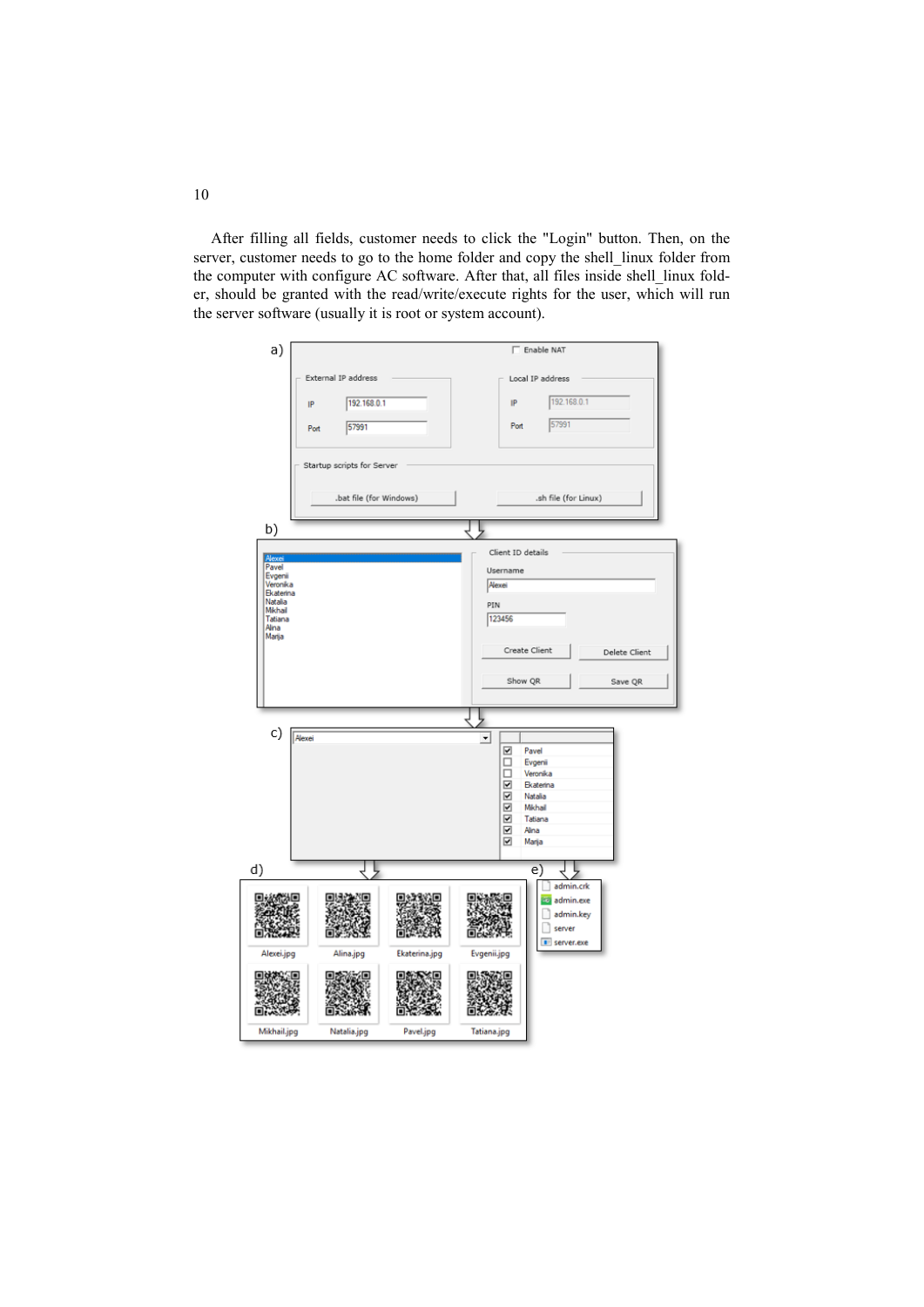**Fig. 1.** – User interface of the Administration Console during step-by-step configuration. Server preferences – a); user creation – b); communication matrix – c); generated QR codes with preferences for handheld devices – d); generated database files for the server – e).

To provide the auto start on system reboot, the /etc/rc.d/rc.local file should be edited on the server. The path to the Server startup scripts should be edited to the end of the file. By default, required text looks as follows: sh /home/shell\_linux/server\_start.sh.

The final step is to configure the firewall. The iptables is default firewall under the CentOS. The typical configuration, which is enough for secure utilization of the HiddenNet system is shown below:

- 1. :INPUT ACCEPT [0:0]
- 2. :FORWARD ACCEPT [0:0]
- 3. :OUTPUT ACCEPT [0:0]
- 4. -N LOGGING
- 5. -A INPUT -i lo -j ACCEPT
- 6. -A INPUT -m state --state RELATED,ESTABLISHED -j ACCEPT
- 7. -A INPUT -p tcp --dport 12345 -j ACCEPT
- 8. -A INPUT -p udp --dport 12345 -j ACCEPT
- 9. -A INPUT -j LOGGING
- 10. -A OUTPUT -o lo -j ACCEPT
- 11. -A OUTPUT -m state --state ESTABLISHED -j ACCEPT
- 12. -A OUTPUT -p tcp --sport 22 -m state --state ESTABLISHED -j ACCEPT
- 13. -A OUTPUT -p tcp --sport 12345 -m state --state ESTABLISHED -j ACCEPT
- 14. -A OUTPUT -p udp --sport 12345 -j ACCEPT
- 15. -A OUTPUT -j LOGGING
- 16. -A LOGGING -m limit --limit 2/min -j LOG --log-prefix "IPTables-Dropped: " log-level 4
- 17. -A LOGGING -j DROP
- 18. COMMIT

Here the configured port of the Server application is supposed to be 12345.

Now customer may restart the server. To do this, customer may enter the 'reboot' command in the WinSCP terminal interface and click the "Run" button. After reboot, the server starts automatically.

**Setting up the server working under Windows OS** (in case the computing resource (server) is running 32-bit or 64-bit Microsoft Windows operating systems). In the archive folder, customer needs to select the files admin.crk, admin.key and server.exe and copy them to the shell\_windows folder. Then, in the shell\_windows folder, customer should run the script sever\_start.bat. If necessary, customer should tune the Windows Firewall to allow server to listen ports and accept connections.

After launching, a console window with the following information appears on the user's screen:

─ information about the IP address and port;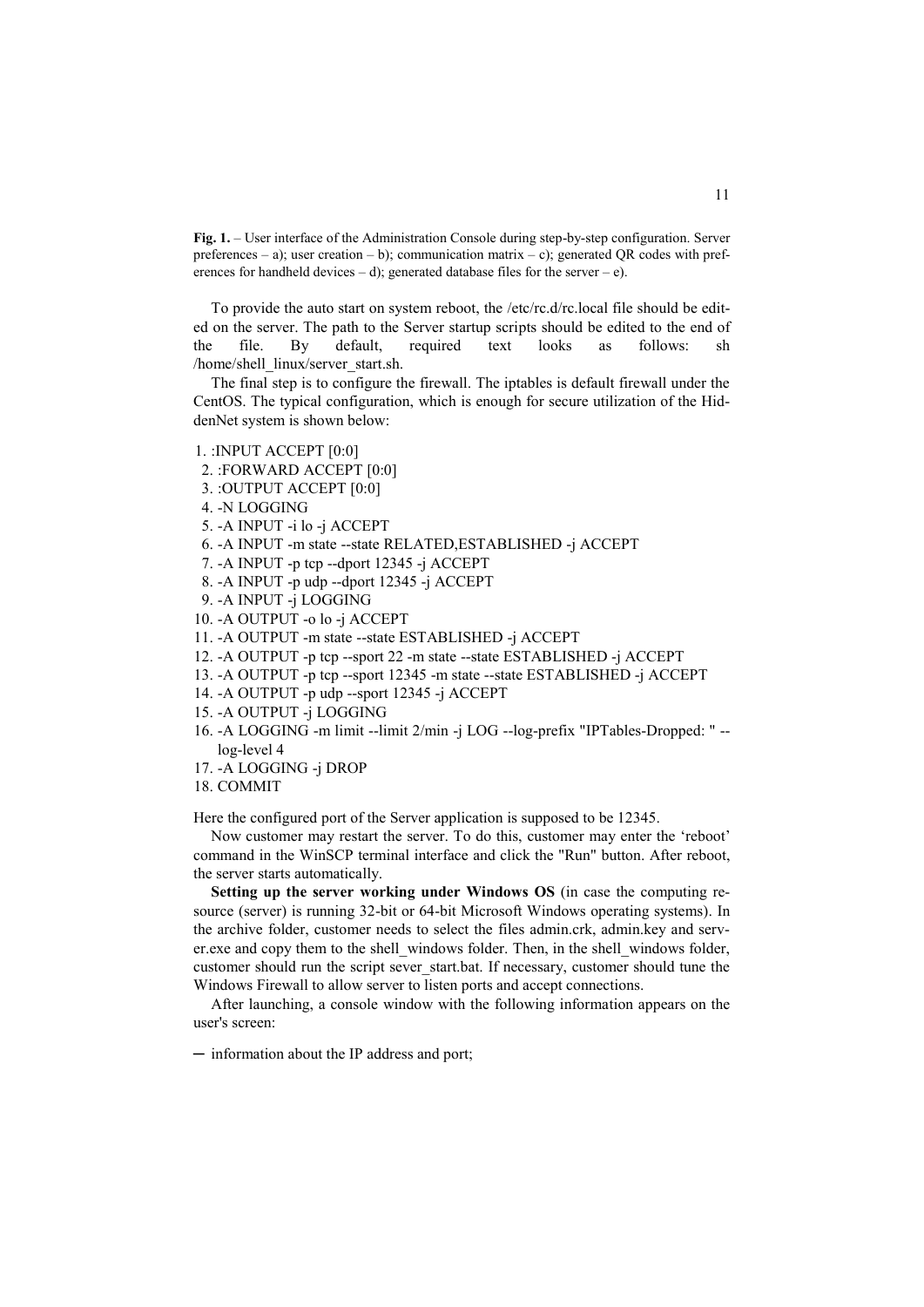─ information about the status of the server startup.

To stop the server and exit the application, the "q" button should be pressed.

## **4.4 Designed mobile application**

To get started with the mobile application, it needs firstly to be downloaded and installed on customer's mobile device (smartphone) in the usual way – from the online markets of corresponding operating systems or via direct download of .apk/.ipa files for the Android/iOS devices.

After installing the application, customer needs to start it and enter the QR code scanner mode. Then it is necessary to scan the QR code of the subscriber generated by the AC application. After a successful scan, the "OK" button will appear on the screen.

After that it is necessary to enter the PIN-code, which was defined for the corresponding subscriber when it was created in the AC application, and proceed to the authorization. After authorization, the Contacts tab is displayed. The application consists of 4 tabs:

- ─ Contacts;
- ─ Messages;
- ─ Journal;
- ─ Management.

The **Contacts tab** is presented as a list of all contacts of the user with the ability to quickly dial and send a message to any user in the list. The structure of the tab display:

#### ─ User icon:

- Users on the network are displayed with a green icon;
- Users not on the network are displayed with a white icon;
- ─ User name.
- ─ The "Messages" icon is opposite each user. When pressed, a dialog with the user opens.
- ─ Log icon opposite each user. When pressed, a call and a conversation with the selected subscriber are made. To end the call, you must click the "Hang Up" button. When an incoming call is made, two "Accept call" and "Snooze" buttons are available to the subscriber.

Unread messages appear in red in the Contacts tab in the Messages icon. Missed calls are displayed in red in the Contacts tab in the Journal icon.

**The Messages** tab is presented as a list of all dialogs with subscribers. The structure of the tab display:

- ─ Status of the last message:
	- Outbox-the "Messages" blue icon;
	- Inbox the "Messages" icon is green: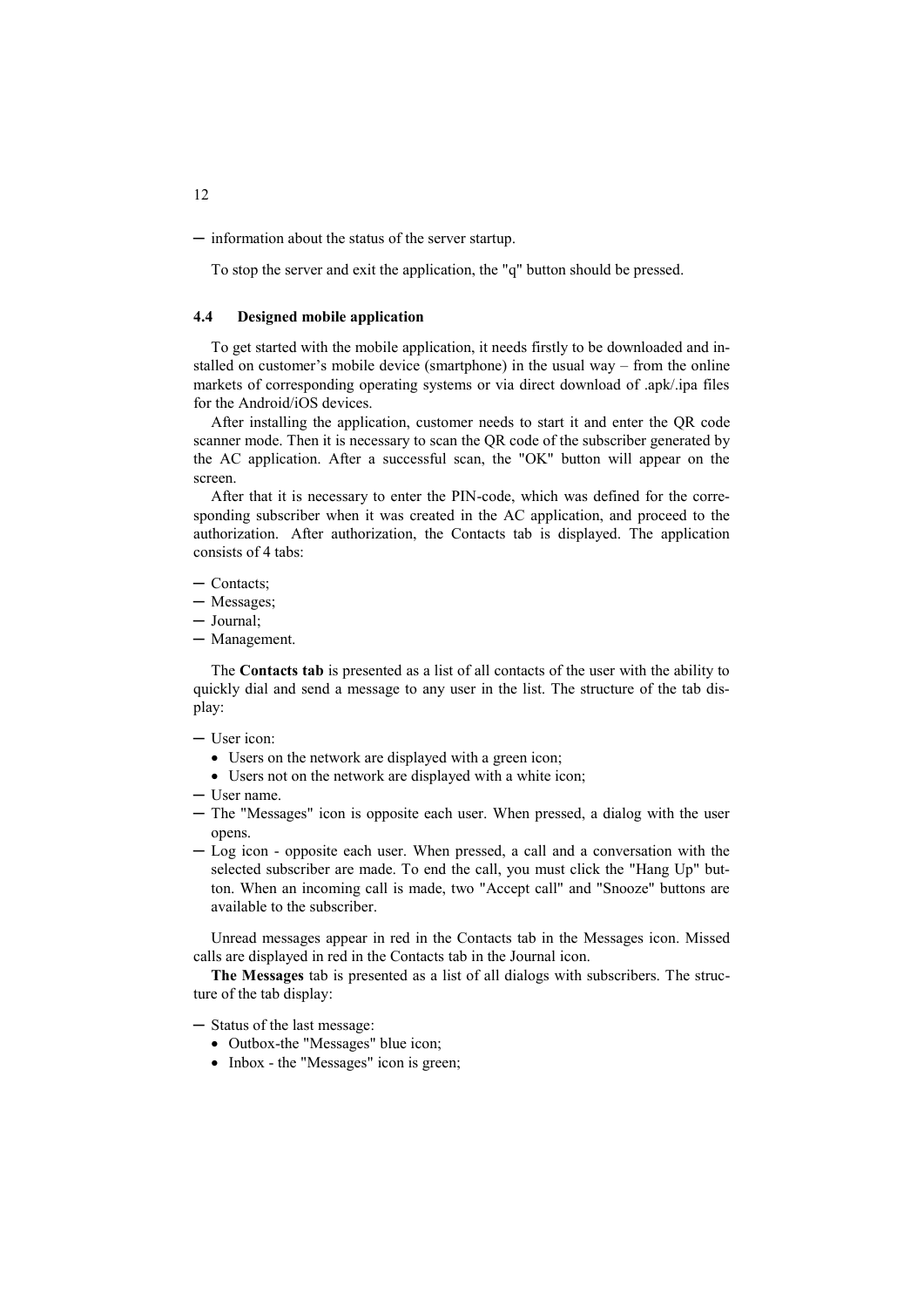• New.

- ─ Subscriber's name;
- ─ Date and time of the last message.

When customer select a subscriber from the list, a dialog window opens.

**Log tab** is presented as a list of all user calls. The structure of the tab display includes call status, user name, date and time of the call. To call the user, customer should click on his name in the list.

**Manage tab** consists of 5 items of application settings:

- ─ SMS life time;
- ─ Clear all;
- ─ Reset the application;
- ─ Stop the application;
- ─ About the program.

When customer clicks on the item, he can set the SMS life time. The following time intervals are available: 10 minutes, hour, day, week, unlimited.

**Clear history functionality**. The "Clear All" button displays the following message: "Logs and messages will be deleted. Continue?". By clicking the "Yes" button, all data will be deleted with the exception of any possibility of reading or removing information on them. By clicking the "No" button, the user will be returned to the "Management" tab.

**Reset application.** If customer clicks on "Reset application", the system will display the following message: "The configuration will be deleted, then the program will end. Continue?". By clicking the "Yes" button, the application data will be reset, the application is closed and any contact with the network server is excluded. To authenticate (re-enter the network), the user will have to re-fill the "IP" field and read the previously proposed QR code (or the new one generated by the Administrator), followed by the input of the previously proposed PIN (or the new PIN generated by the Administrator). By clicking the "No" button, the user will be returned to the "Management" tab.

If customer clicks "**Stop application**", the system displays the following message "Are you sure?". After accepting, the application will be closed. For authorization, the user will have to enter a PIN code. By clicking the "No" button, the user will be returned to the "Management" tab.

When customer clicks on "**About**" the user can view the data about the program.

The example of created interface of the mobile client running under iOS is shown in the Fig. 2.

#### **4.5 Service delivery to the customers**

To distribute VoIP solution among the customers, the Distribution System (DS), which builds package with Server, Proxy-server and AC software, was implemented. It has administrative web-interface, which allows to operate with database, determining system features and downloads for customers. DS monitors purchases of the VoIP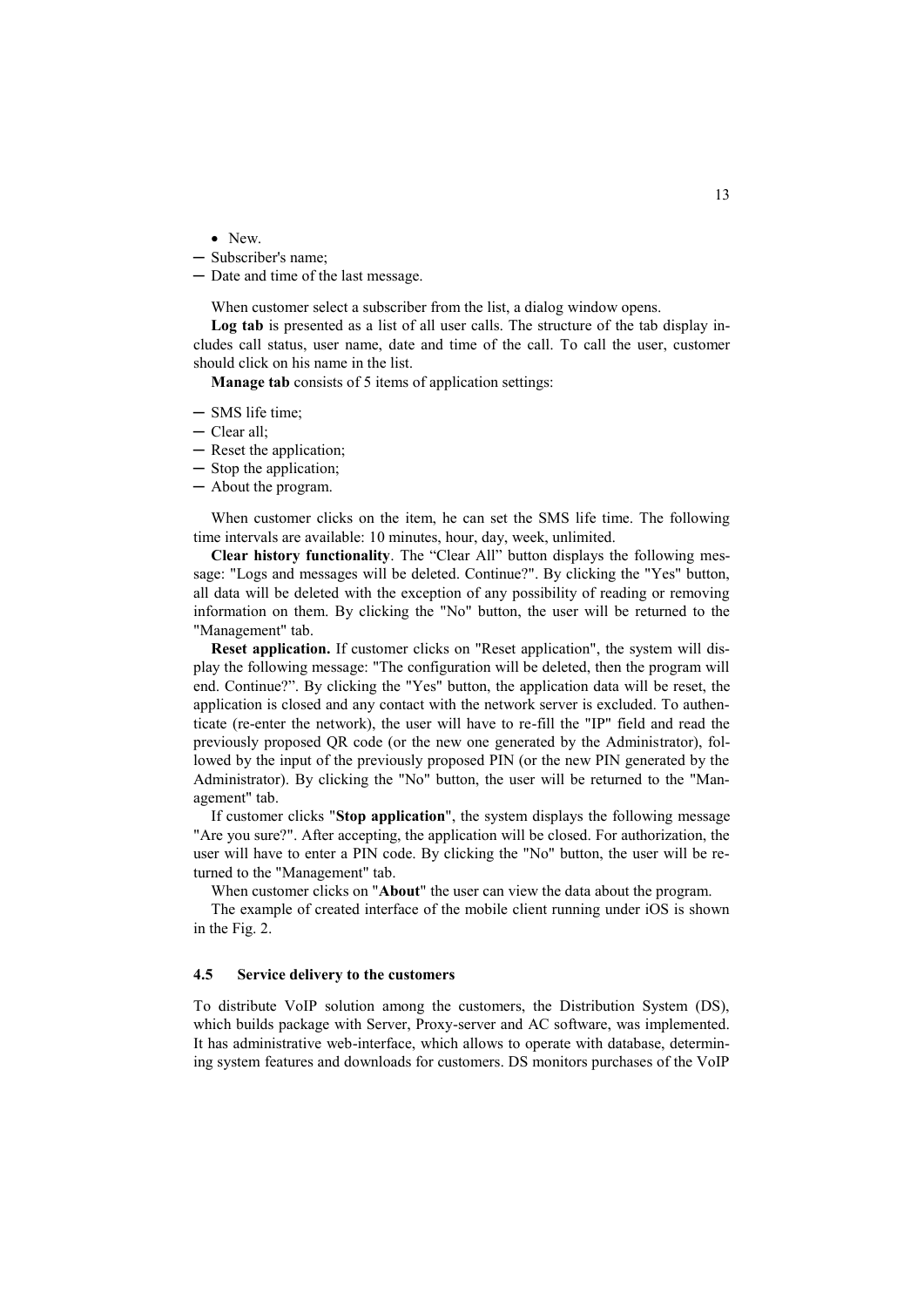system and provides customers with download of purchased package with the system software.

Front-end applications are downloaded and installed to subscribers' smartphones in the usual way. Then they will be automatically connected to the system administration application and will load the individual settings files. Once the user preinstalled pincode is entered, the front-end client application is connected to the system server, from where the contact list of this subscriber will be loaded. Should a wrong pin-code be entered three times, all the data of the front-end application shall be automatically deleted from the smartphone and it will be completely disabled.

| $\Psi =$               | $H_{\text{at}}$ 23:04 | $H_{\text{at}}$ 23:06<br>中雪 | $\Psi \equiv$<br>$H$ 4 23:08 |
|------------------------|-----------------------|-----------------------------|------------------------------|
| <b>Hidden Net</b>      |                       | <b>Hidden Net</b>           | <b>Hidden Net</b>            |
| <b>Contacts</b>        |                       | - user10 -                  | <b>Settings</b>              |
| user <sub>8</sub>      | $\mathcal{C}$<br>Ŋ    | 13.08.2016 23:04:44         | Message life time: 1 day     |
| user7<br>Я             | ৻<br>⊠                | Hello                       |                              |
| Я<br>user <sub>6</sub> | ⊠                     | 13.08.2016 23:05:46         | Clear all data               |
| user <sub>5</sub><br>Ω | ৻<br>⊠                | 13.08.2016 23:08:41         | Reset program                |
| user4                  | Ø                     | Hi                          | Exit program                 |
| user3                  | ৻৻<br>図               |                             | About                        |
| user <sub>2</sub>      | ⊠                     |                             |                              |
| user1                  | ⋐<br>図                |                             |                              |
|                        | Ö<br>⊠                |                             | ۰<br>⊠                       |

**Fig. 2.** – User interface of the Client application operating under iOS device.

We assume two main directions of commercialization of the solution.

- ─ The first is corporate information security.
- ─ The second is the development of a communication system for state structures at a price.

The developed system does not provide a fee for the use of the network, for technical support (any problems in the operation of the system are eliminated by the team resources), and for renting the servers in case of placing the system elements on the customer's servers (the choice of the location of the elements of the system is determined by the customer).

The cost of the system is the annual rent for its use and is dependent on customer's requirements. The examples of subjects, influencing the cost for customer are as follows:

─ Length of the cryptographic key. In some countries the key length is strictly limited to 32 or 64 bits by the state laws. In such situation customer may purchase the system with reduced key length. However, recommended length is 256 bit, which leads to about 10<sup>77</sup> of combinations required for brute-force attack on the key.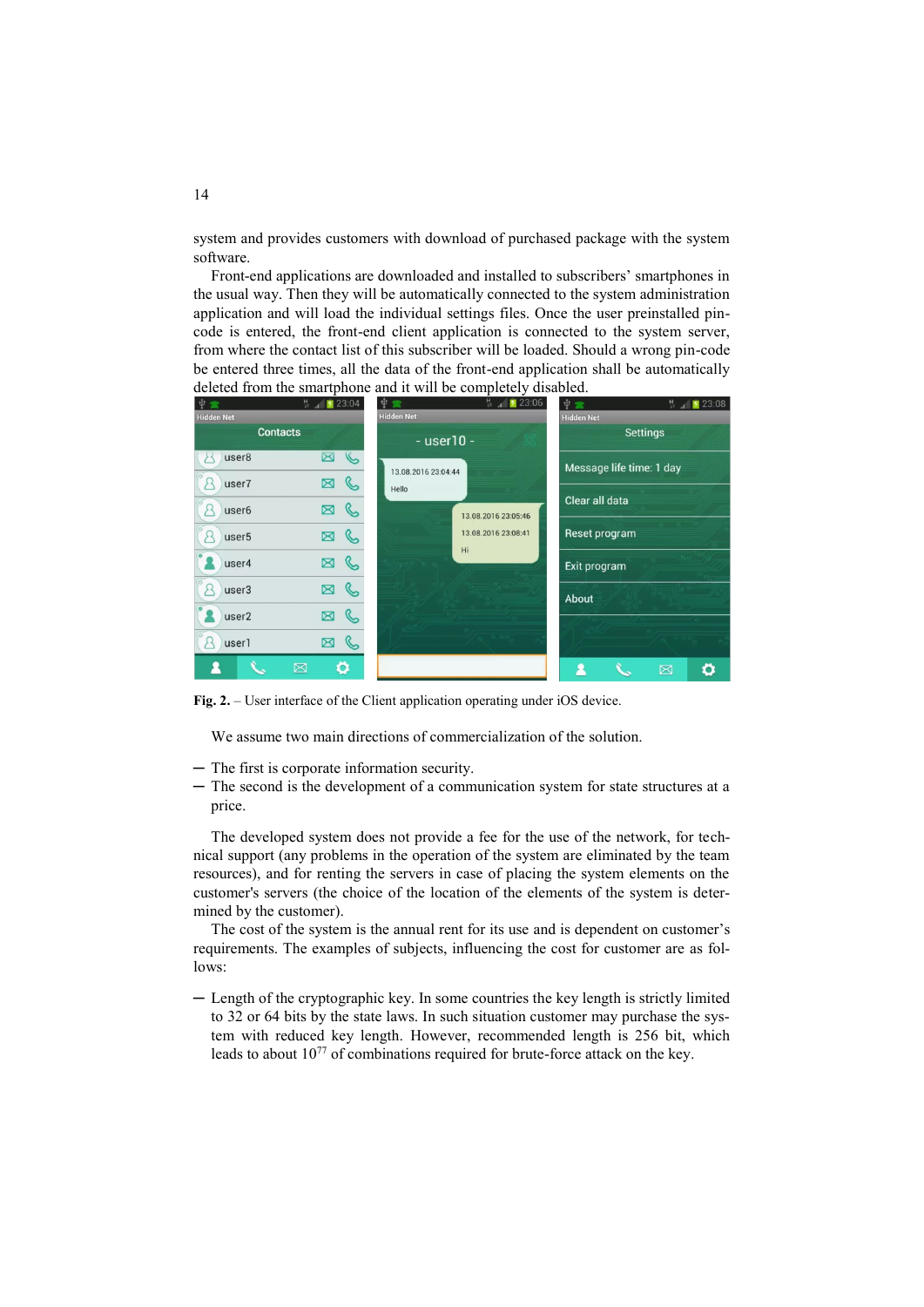─ Maximum number of subscribers. This allows to distinguish pricing policy between the small and large companies, as required scope of work to support companies of different sizes is either different.

## **4.6 Current status of project and further development**

The HiddenNet solution is currently in the stage of rapid development. Currently there is a functioning client for devices on Android and iOS. The algorithm for encryption of transmitted information is based on GOST 28147-89 has been developed and implemented. An audio codec was developed at a speed of 26 kbps, having the same quality and computational costs as the G711 codec at 64 kbit/s. Voice communication and text messaging are fully operational.

Now the HiddenNet project is undergoing testing stage in Russia and Canada. The whole system has been deployed at several enterprises. The positive feedback has been obtained and requests for additional functionality allowed to formulate aims for the further development of the system:

- 1. Realization of the possibility of file transfer. It is an indispensable attribute of any modern communication system.
- 2. Creating a multi-client. The implication is that one user can participate in several secure networks. This function can be in demand if a person works in several companies that use our system.
- 3. Development of flexible settings for organizing a multi-level hierarchy of the contact list. For example, if used within a company, individual hierarchy levels may be departments, offices, departments.
- 4. Automation of deployment tasks described sections 4.2-4.3.

## **5 Conclusions**

The paper presented structure of the VoIP solution suitable for customers in the business sector. Particular implementation of the system concept named HiddenNet is described in the details, demonstrating the fulfillment of ease-of-use and security criteria, formulated during the work. The proposed system has been delivered to the customer as the whole client-server solution, therefore providing customer with full control over communications, excluding involvement of the third-parties. The proposed solution utilizes strong encryption algorithms that comply with GOST 28147- 89 cryptography standard. At the same time, the system is a cross-platform solution and does not require narrow specific knowledges to deploy the system. The system is undergoing tests in Russia and Canada, which preliminary results show, that proposed structure of the VoIP solution meets indicated requirements of the business sector and may be used as a viable architecture for VoIP software.